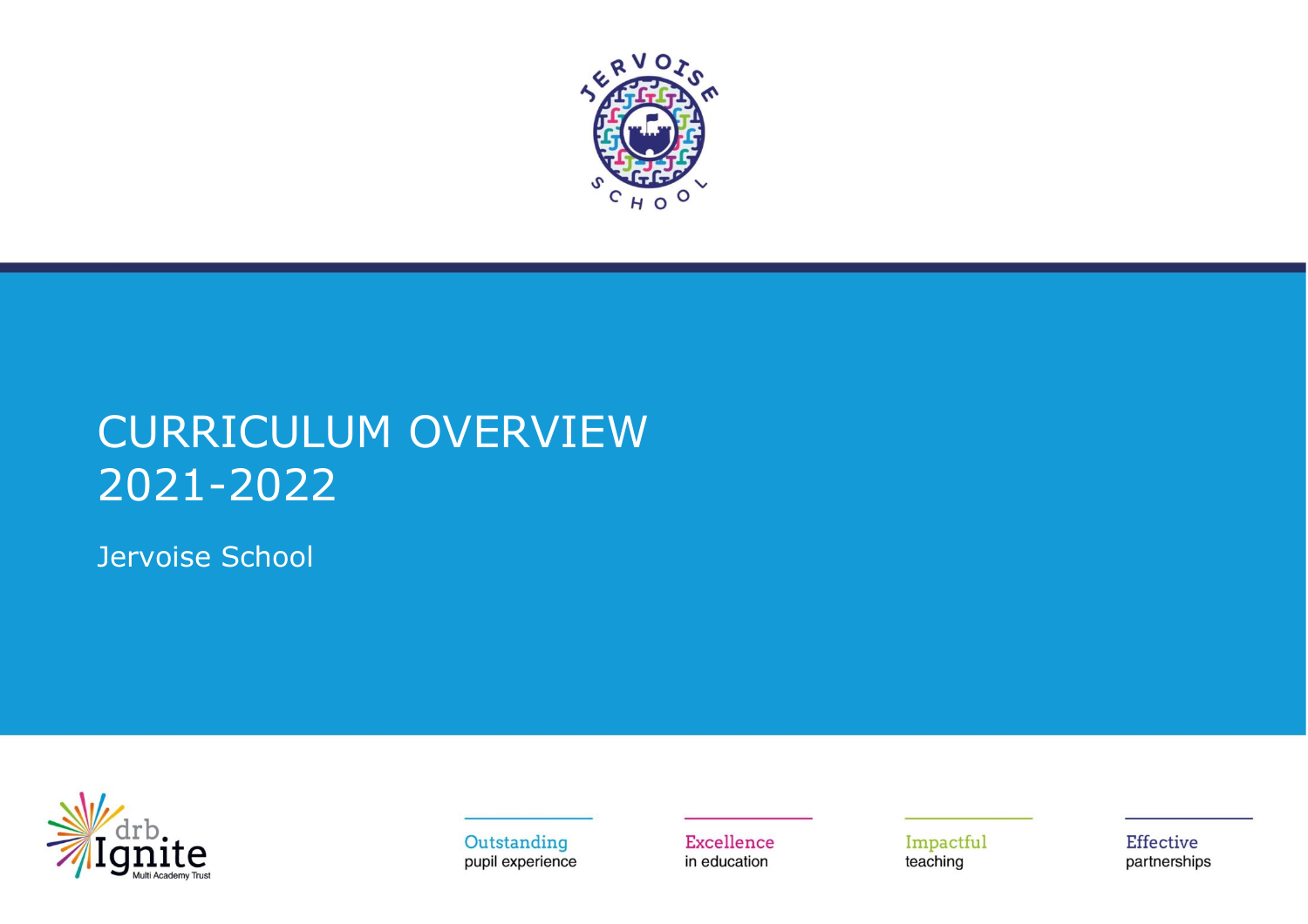| Year 1                               | <b>Autumn 1</b>                                                                                                                                             |                    | <b>Autumn 2</b>                   | <b>Spring 1</b><br><b>Spring 2</b> |                            | <b>Summer 1</b>                        |  | <b>Summer 2</b>       |              |                                |  |
|--------------------------------------|-------------------------------------------------------------------------------------------------------------------------------------------------------------|--------------------|-----------------------------------|------------------------------------|----------------------------|----------------------------------------|--|-----------------------|--------------|--------------------------------|--|
|                                      | Seasonal Changes - Throughout the year, pupils will explore changes in the seasons as they occur through carefully<br>planned activities.<br><b>Science</b> |                    |                                   |                                    |                            |                                        |  |                       |              |                                |  |
|                                      |                                                                                                                                                             | Everyday Materials |                                   |                                    |                            | <b>Structure of Plants</b>             |  | Humans and Grouping   |              |                                |  |
| Geography                            | My School                                                                                                                                                   |                    |                                   | My Locality and<br>Birmingham      |                            |                                        |  | The United<br>Kingdom |              |                                |  |
| <b>History</b>                       |                                                                                                                                                             |                    | Transport - Then<br>and Now       |                                    |                            | My School -<br>Then and Now            |  |                       |              | The Great Fire of<br>London    |  |
| <b>Computing</b>                     | E-safety                                                                                                                                                    |                    | Digital Fluency                   |                                    |                            | Programming<br><b>Physical Devices</b> |  | Data Processing       |              | Multimedia                     |  |
| <b>Art and Design</b>                | Self Portrait -<br>Drawing                                                                                                                                  |                    |                                   |                                    | Colour Wheel -<br>Painting |                                        |  |                       |              | Seasonal Tiling -<br>Sculpture |  |
| <b>Design</b><br><b>Technology</b>   |                                                                                                                                                             |                    | Wheels and Axles                  |                                    |                            |                                        |  | Food Preparation      | - Cold Meals |                                |  |
| <b>PSHE</b>                          | Being Me in My<br>World                                                                                                                                     |                    | Celebrating<br><b>Differences</b> | Dreams and<br>Goals                |                            | <b>Healthy Me</b>                      |  | Relationships         |              | Changing Me                    |  |
| <b>Music</b>                         | Hey You!                                                                                                                                                    |                    |                                   |                                    | In the Groove              | Round and Round                        |  |                       |              | Reflect, Rewind and Play       |  |
| <b>Physical</b><br><b>Education</b>  | Gymnastics                                                                                                                                                  |                    | Dance                             |                                    |                            | Games                                  |  | Athletics             |              |                                |  |
| <b>Religious</b><br><b>Education</b> | Christianity                                                                                                                                                |                    | Christianity                      |                                    | Christianity               | Christianity                           |  | <b>Judaism</b>        |              | Judaism                        |  |





Excellence in education

Impactful<br>teaching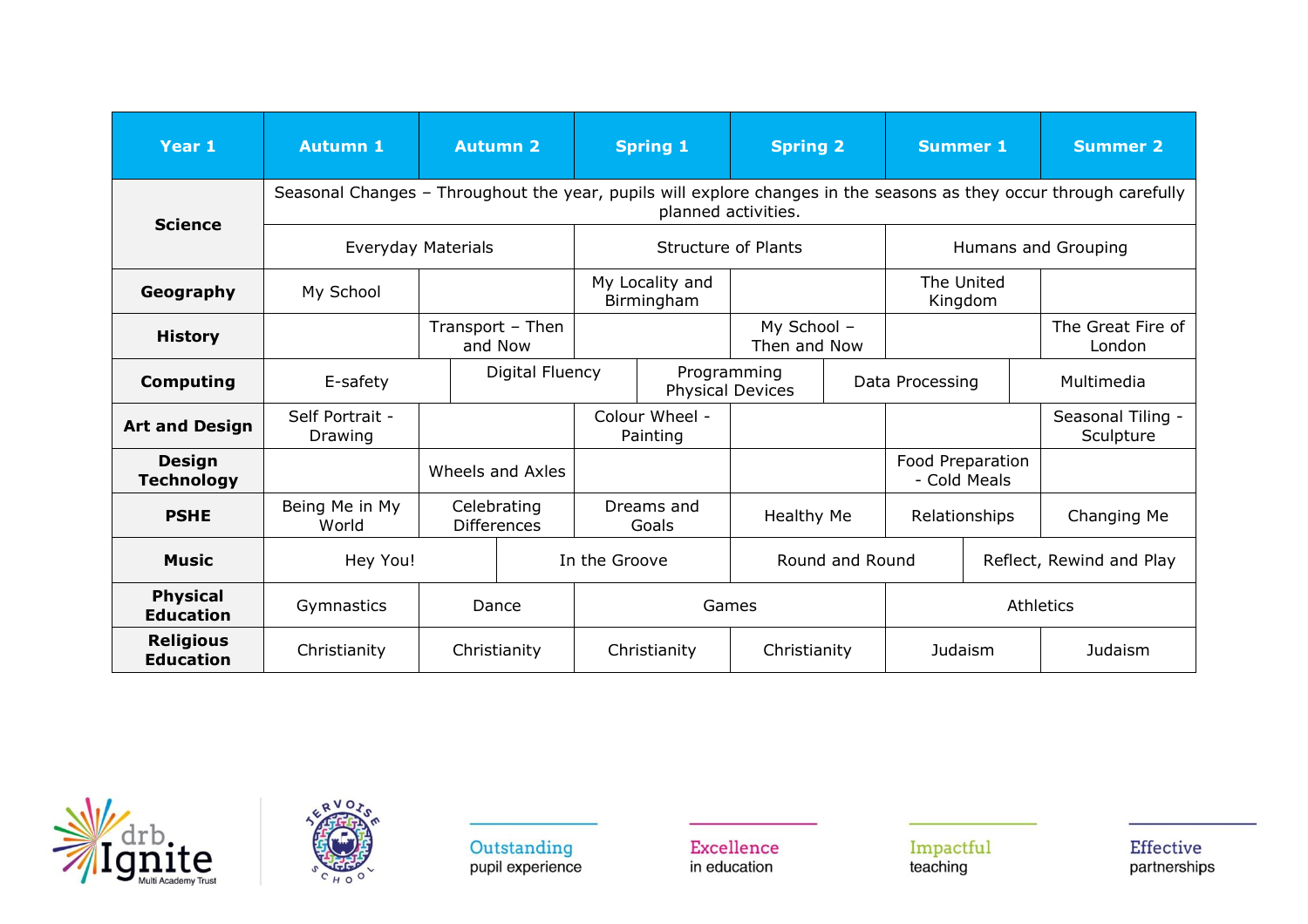| Year <sub>2</sub>                    | <b>Autumn 1</b>                      |                 | <b>Autumn 2</b>                             | <b>Spring 1</b>               | <b>Spring 2</b>           |                            |               | <b>Summer 1</b>                            |  | <b>Summer 2</b> |
|--------------------------------------|--------------------------------------|-----------------|---------------------------------------------|-------------------------------|---------------------------|----------------------------|---------------|--------------------------------------------|--|-----------------|
| <b>Science</b>                       | Use of Everyday Materials            |                 |                                             | <b>Plant Growth</b>           | <b>Humans and Animals</b> |                            |               | Living Things and Their<br><b>Habitats</b> |  |                 |
| Geography                            | Our School                           |                 |                                             | My Locality                   |                           |                            | The UK        |                                            |  |                 |
| <b>History</b>                       |                                      |                 | Transport                                   |                               | My School and<br>Locality |                            |               | The Great Fire of<br>London                |  |                 |
| <b>Computing</b>                     | Esafety                              | Digital Fluency |                                             | Programming                   | Networking                | Data Handling              |               | Multimedia                                 |  |                 |
| <b>Art and Design</b>                | Still Life -<br>Shading -<br>drawing |                 |                                             | Skylines -<br>shading - paint |                           | Collage<br>Representations |               |                                            |  |                 |
| <b>Design</b><br><b>Technology</b>   |                                      |                 | Textiles -<br>Stitching<br>(running stitch) |                               | Levers and Dials          |                            |               |                                            |  |                 |
| <b>PSHE</b>                          | Being Me in My<br>World              |                 | Celebrating<br><b>Differences</b>           | Dreams and<br>Goals           | Healthy Me                |                            | Relationships | Changing Me                                |  |                 |
| <b>Music</b>                         | Hands, Feet, Heart                   |                 |                                             | I Wanna Play in a Band        | Zootime                   |                            |               | Friendship Song                            |  |                 |
| <b>Physical</b><br><b>Education</b>  | Gymnastics                           |                 |                                             | Dance                         | Games                     |                            |               | Athletics                                  |  |                 |
| <b>Religious</b><br><b>Education</b> | Christianity                         |                 | Christianity                                | Judaism                       | Islam                     | Christianity               |               | Judaism                                    |  |                 |





Excellence in education

Impactful<br>teaching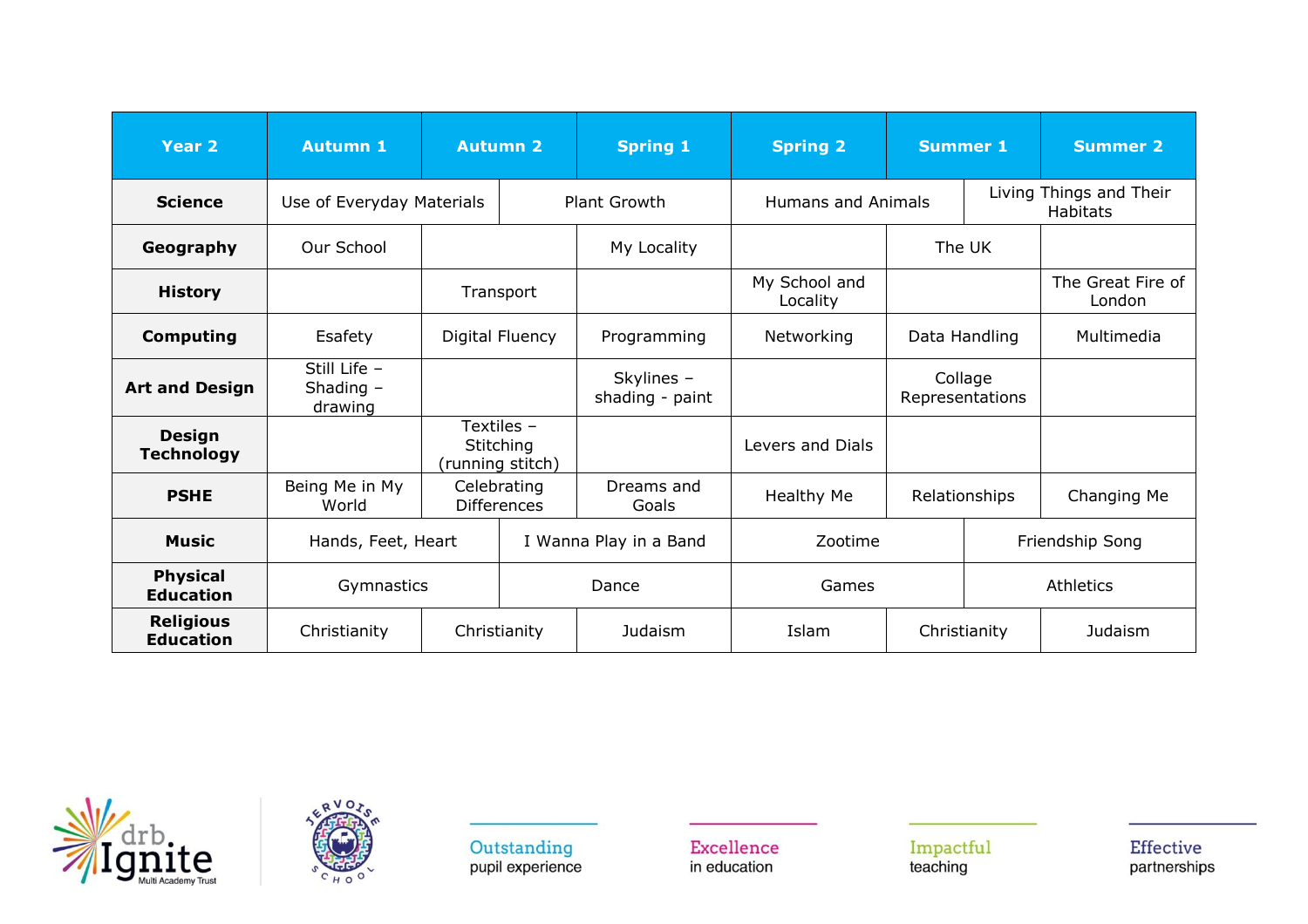| <b>Year 3</b>                        | <b>Autumn 1</b>                                     |           | <b>Autumn 2</b>                   | <b>Spring 1</b> |                      | <b>Spring 2</b>                   |                            | <b>Summer 1</b>   |              | <b>Summer 2</b>                        |  |
|--------------------------------------|-----------------------------------------------------|-----------|-----------------------------------|-----------------|----------------------|-----------------------------------|----------------------------|-------------------|--------------|----------------------------------------|--|
| <b>Science</b>                       | Forces - Contact and<br>Non-Contact                 |           | Rocks and Soils                   |                 |                      | <b>Structure of Plants</b>        |                            | Light and Shadows |              | <b>Skeleton and Muscles</b>            |  |
| Geography                            | Settlements                                         |           |                                   |                 | Mapping of<br>Europe |                                   |                            | Coasts            |              |                                        |  |
| <b>History</b>                       |                                                     | Stone Age |                                   |                 |                      | Romans                            |                            |                   |              | Anglo-Saxons                           |  |
| <b>Computing</b>                     | E-safety                                            |           | Digital Fluency                   |                 | Programming          | Networking                        |                            | Data Handling     |              | Multimedia                             |  |
| <b>Art and Design</b>                | Impressionism                                       |           |                                   | 3D modelling    |                      |                                   |                            |                   |              |                                        |  |
| <b>Design</b><br><b>Technology</b>   |                                                     |           |                                   |                 |                      | Food Preparation<br>- Hot Cuisine |                            |                   |              | Pulleys                                |  |
| <b>PSHE</b>                          | Being Me in My<br>World                             |           | Celebrating<br><b>Differences</b> |                 | Dreams and<br>Goals  | <b>Healthy Me</b>                 |                            | Relationships     |              | Changing Me                            |  |
| <b>Music</b>                         | Let Your Spirit Fly                                 |           |                                   | Glockenspiel    |                      | Three little birds                |                            |                   |              | Bring us together                      |  |
| Languages                            | Phonics 1<br>Alphabet, Vowels, ch,<br>ou, on and ai |           | I'm Learning French               |                 | The vegetables       |                                   | <b>Musical Instruments</b> |                   |              | Little Red Riding<br>Hood              |  |
| <b>Physical</b>                      |                                                     |           |                                   |                 |                      | Swimming                          |                            |                   |              |                                        |  |
| <b>Education</b>                     | Gymnastics                                          |           | Dance                             |                 |                      | Games                             |                            | <b>Athletics</b>  |              | <b>Outdoor Adventurous</b><br>Activity |  |
| <b>Religious</b><br><b>Education</b> | Hinduism/Sikhism                                    |           | Christianity                      |                 | Christianity         |                                   | Christianity               |                   | Christianity | Hinduism/Sikhism                       |  |





Excellence in education

Impactful<br>teaching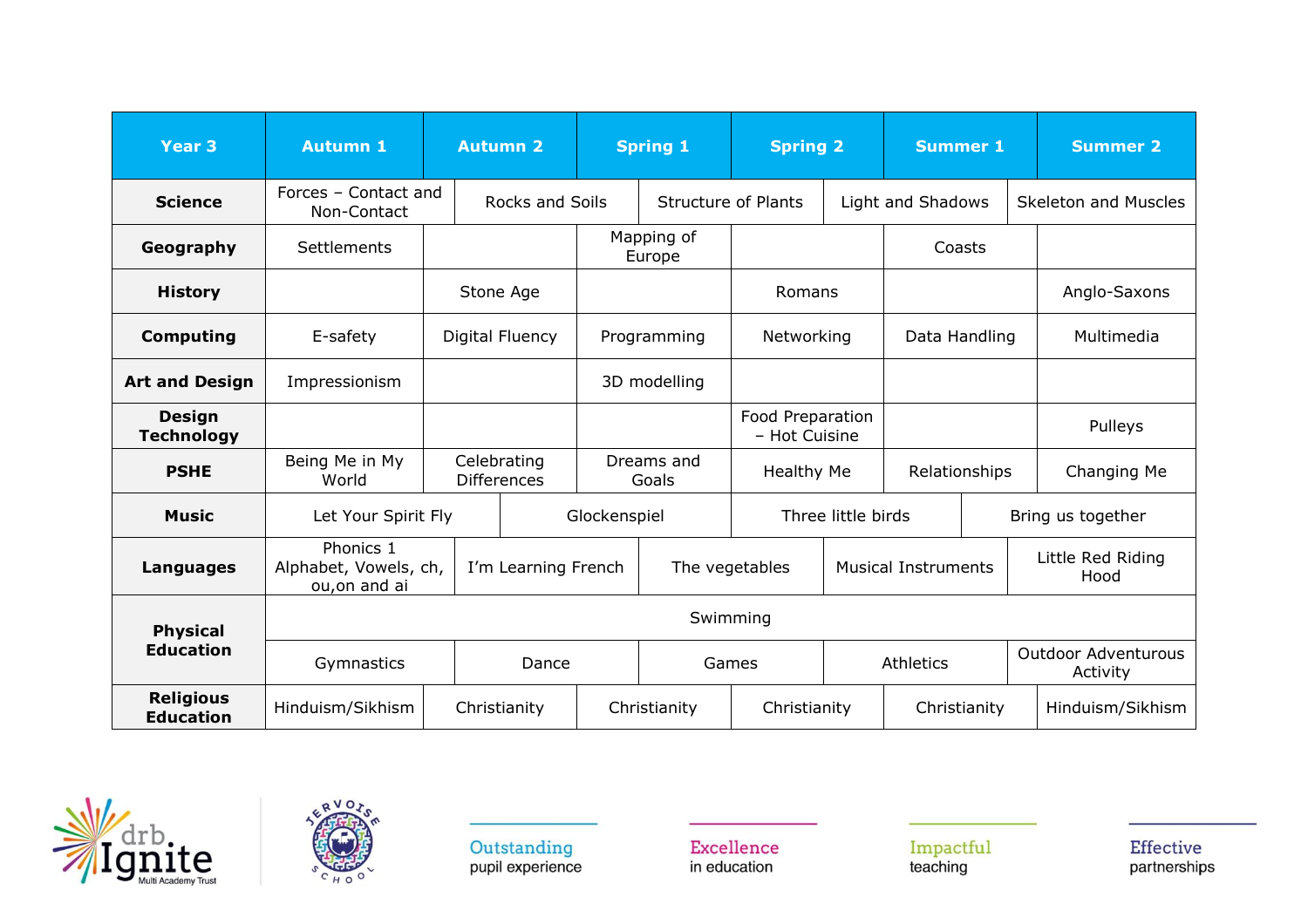| Year <sub>4</sub>                    | <b>Autumn 1</b>                                                                               |                                | <b>Autumn 2</b>                      |  | <b>Spring 1</b>                | <b>Spring 2</b>               |      | <b>Summer 1</b>                                 |  |  | <b>Summer 2</b>                        |
|--------------------------------------|-----------------------------------------------------------------------------------------------|--------------------------------|--------------------------------------|--|--------------------------------|-------------------------------|------|-------------------------------------------------|--|--|----------------------------------------|
| <b>Science</b>                       | <b>States of Matter</b>                                                                       |                                | Forces - Non<br>Contact, Electricity |  |                                | Sound and States of<br>Matter |      | Changes in Habitats<br>and Interdependence      |  |  | The Digestive<br>System                |
| Geography                            | <b>Rivers</b>                                                                                 |                                |                                      |  | Water Cycle                    |                               |      | Comparative<br>Study - Berlin                   |  |  |                                        |
| <b>History</b>                       |                                                                                               | Anglo-Saxons<br>and Vikings    |                                      |  |                                | <b>Tudors</b>                 |      |                                                 |  |  | Civil War -<br>Battle of<br>Birmingham |
| <b>Computing</b>                     | E-Safety                                                                                      |                                | Digital Fluency                      |  | Programming                    | Networking                    |      | Data Processing                                 |  |  | Multimedia                             |
| <b>Art and Design</b>                |                                                                                               | Fashion design<br>and printing |                                      |  |                                |                               |      | Architecture and<br>Architects -<br>perspective |  |  |                                        |
| <b>Design</b><br><b>Technology</b>   | Textiles -<br><b>Blanket</b><br>(materials,<br>stitching (ladder<br>stitch and<br>insulation) |                                |                                      |  |                                | 3D Game                       |      |                                                 |  |  |                                        |
| <b>PSHE</b>                          | Being Me in My<br>World                                                                       |                                | Celebrating<br><b>Differences</b>    |  | Dreams and<br>Goals            | <b>Healthy Me</b>             |      | Relationships                                   |  |  | Changing Me                            |
| <b>Music</b>                         | Momma Mia                                                                                     |                                |                                      |  | Glockenspiel                   |                               | Stop |                                                 |  |  | Reflect, Rewind, Replay                |
| <b>Languages</b>                     | Phonics 2<br>Accents, I, ique, in<br>and ille                                                 |                                | <b>Presenting Myself</b>             |  |                                | The Family                    |      | My Home                                         |  |  | At the Café                            |
| <b>Physical</b><br><b>Education</b>  | Gymnastics                                                                                    |                                | Dance                                |  |                                | Games                         |      | Athletics                                       |  |  | <b>Outdoor Adventurous</b><br>Activity |
| <b>Religious</b><br><b>Education</b> | Judaism                                                                                       | Christianity                   |                                      |  | <b>Judaism</b><br>Christianity |                               |      | Judaism                                         |  |  | Christianity                           |





Excellence in education

Impactful<br>teaching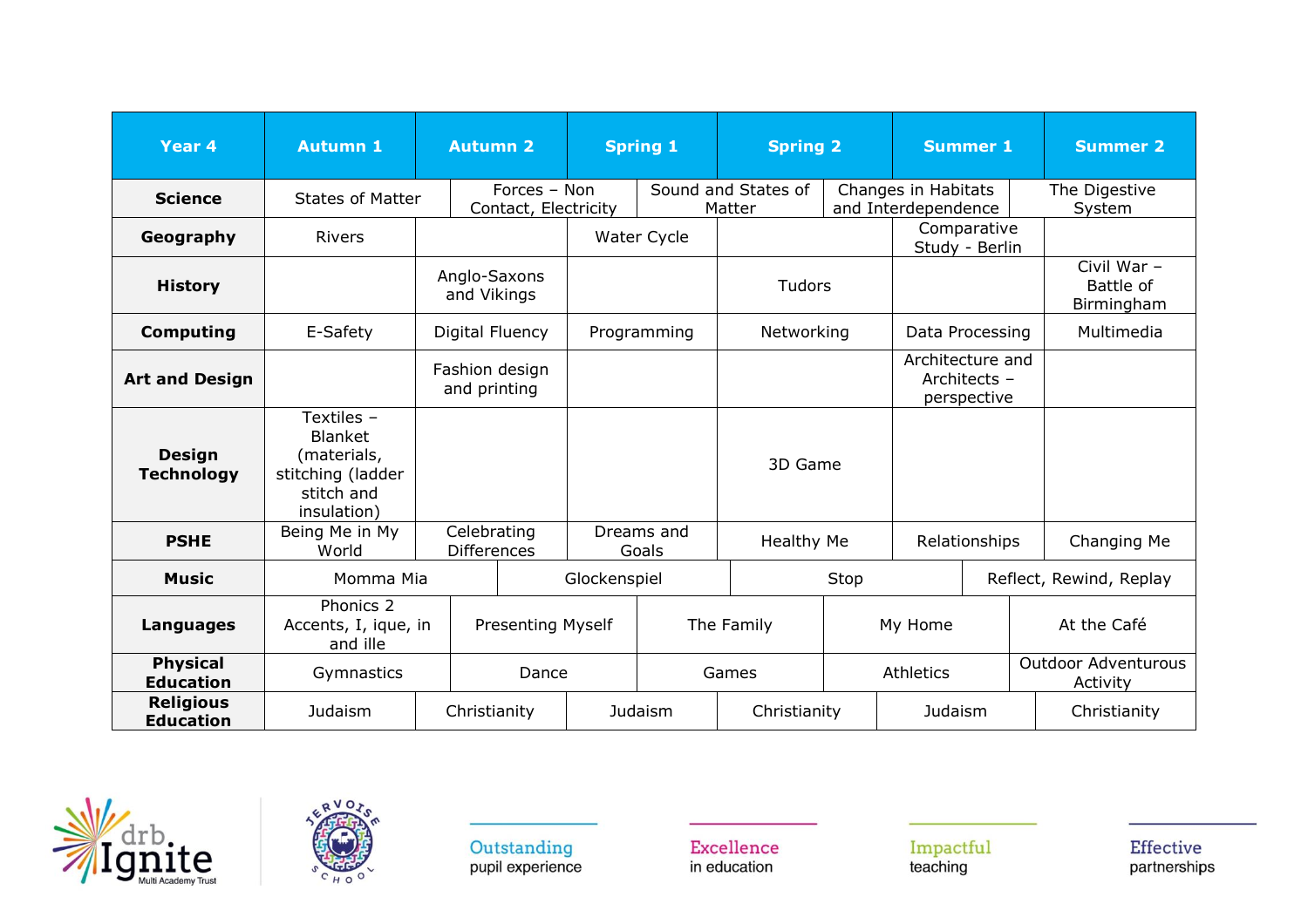| <b>Year 5</b>                        | <b>Autumn 1</b>                     |                                                | <b>Autumn 2</b> |                  | <b>Spring 1</b>              |                                 | <b>Spring 2</b> |                                      | <b>Summer 1</b> | <b>Summer 2</b>                               |
|--------------------------------------|-------------------------------------|------------------------------------------------|-----------------|------------------|------------------------------|---------------------------------|-----------------|--------------------------------------|-----------------|-----------------------------------------------|
| <b>Science</b>                       | Forces - Contact and<br>Non-contact |                                                |                 | The Solar System |                              | Life Cycles and<br>Reproduction |                 | Growth and Changes<br>in Humans      |                 | Reversible and<br><b>Irreversible Changes</b> |
| Geography                            | World Mapping                       |                                                |                 |                  | Earthquakes and<br>Volcanoes |                                 |                 |                                      |                 | <b>Biomes</b>                                 |
| <b>History</b>                       |                                     | Victorians -<br>Industrial<br>Revolution       |                 |                  |                              | Battle of Britain               |                 | Democracy                            |                 |                                               |
| <b>Computing</b>                     | E-safety                            | Digital Fluency                                |                 |                  | Programming                  | Networking                      |                 | Data Handling                        |                 | Multimedia                                    |
| <b>Art and Design</b>                | Pointillism                         |                                                |                 |                  |                              | Jewellery -<br>materials design |                 |                                      |                 |                                               |
| <b>Design</b><br><b>Technology</b>   |                                     | <b>Electrical Circuits</b><br>and Construction |                 |                  |                              |                                 |                 | Gears and Pulley<br>- teaching tools |                 |                                               |
| <b>PSHE</b>                          | Being Me in My<br>World             | Celebrating<br><b>Differences</b>              |                 |                  | Dreams and<br>Goals          | Healthy Me                      |                 | Relationships                        |                 | Changing Me                                   |
| <b>Music</b>                         | Living on a Prayer                  |                                                |                 |                  | Classroom Jazz               | Fresh Prince of Belair          |                 |                                      |                 | Dancing in the street                         |
| <b>Languages</b>                     | Phonics 4<br>é, è, e, eux and eau   |                                                | The Weather     |                  |                              | Do you have a pet?              |                 | What is the date?                    |                 | Clothes                                       |
| <b>Physical</b><br><b>Education</b>  | Gymnastics                          |                                                | Dance           |                  |                              | Games                           |                 |                                      |                 | Outdoor<br><b>Adventurous Activity</b>        |
| <b>Religious</b><br><b>Education</b> | Sikhism/Hinduism                    |                                                | Christianity    |                  | Sikhism/Hinduism             | Christianity                    |                 | Sikhism/Hinduism                     |                 | Christianity                                  |





Excellence in education

Impactful<br>teaching